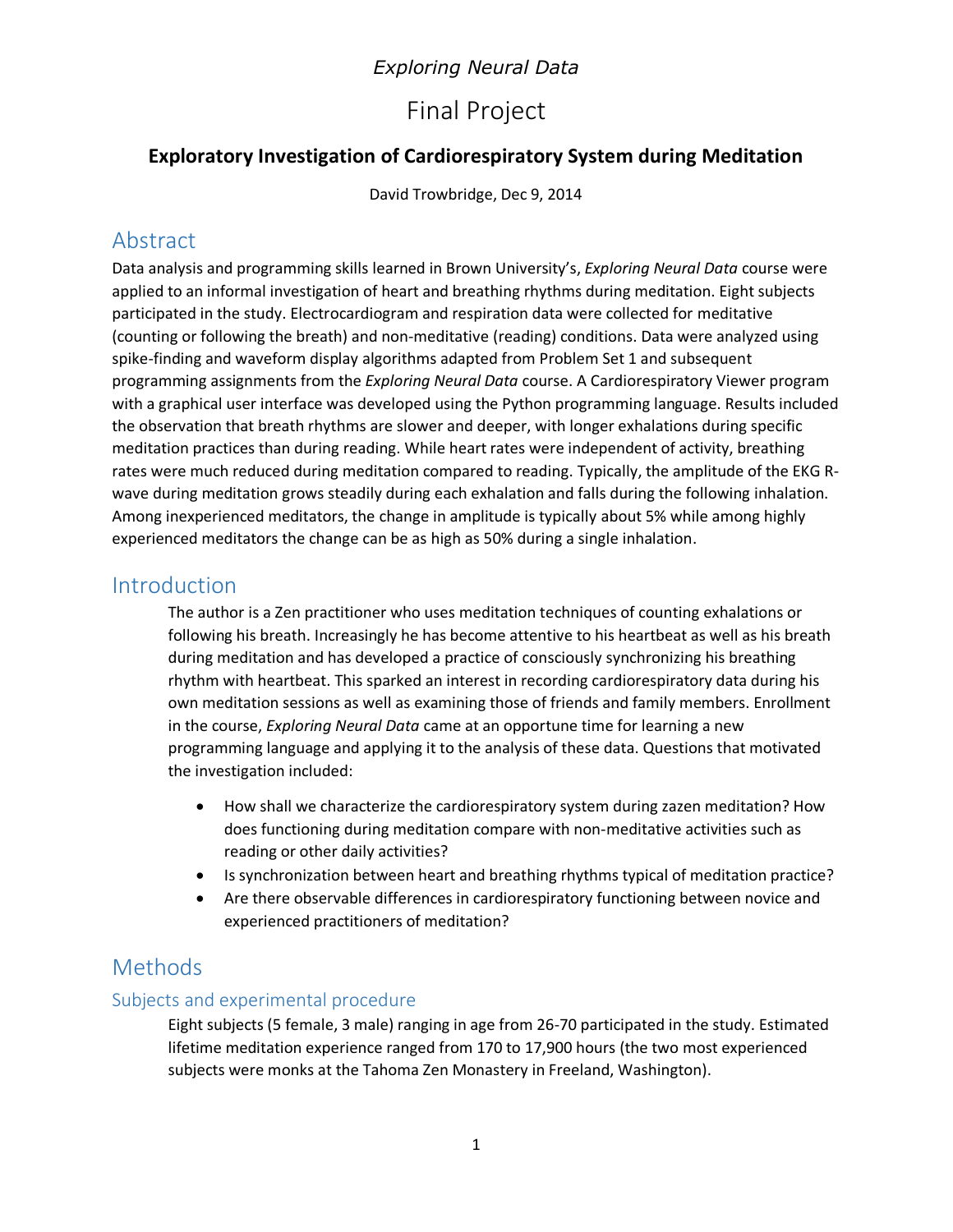Each subject participated in three different 15-minute sessions: (1) Seated meditation while counting exhalations, (2) Seated meditation while following the breath but not counting, (3) Seated while reading a recent article in *The Atlantic* magazine.<sup>1</sup>

#### Data acquisition

EKG and respiration signals were recorded at 200 samples/second using a Vernier LabQuest<sup>2</sup> data recorder equipped with a 3-lead EKG sensor and a respiration belt monitor incorporating a gas pressure sensor. The LabQuest was connected to a laptop computer during the recording sessions. Data was saved using Logger Pro 3 software and exported as tab-delimited text files.

#### Analysis

A new GUI application, Cardiorespiratory Viewer was developed in IPython, using the Anaconda Spyder programming environment, with the Tkinter, numpy, scipy and matplotlib libraries. The application reads the data files generated by the LabQuest recorder and displays simultaneous plots of EKG voltage and breath pressure.



*Figure 1 - Cardiorespiratory Viewer for Subject 6 during Meditation*

The purpose of the Viewer is to assist in locating intervals of interest in the time series and setting threshold levels for counting spikes (R-wave peaks in the case of the EKG heart signal and inhalation maxima in the breath signal).

Vertical sliders on the right are used to set threshold levels (indicated by the green horizontal lines) for heart and respiration signals. The horizontal sliders below the graphs are used to adjust the left and right ends of the green line and to select a time interval of interest. Heart rate and breath rate are calculated when one clicks on the Compute Rates button. Pressing this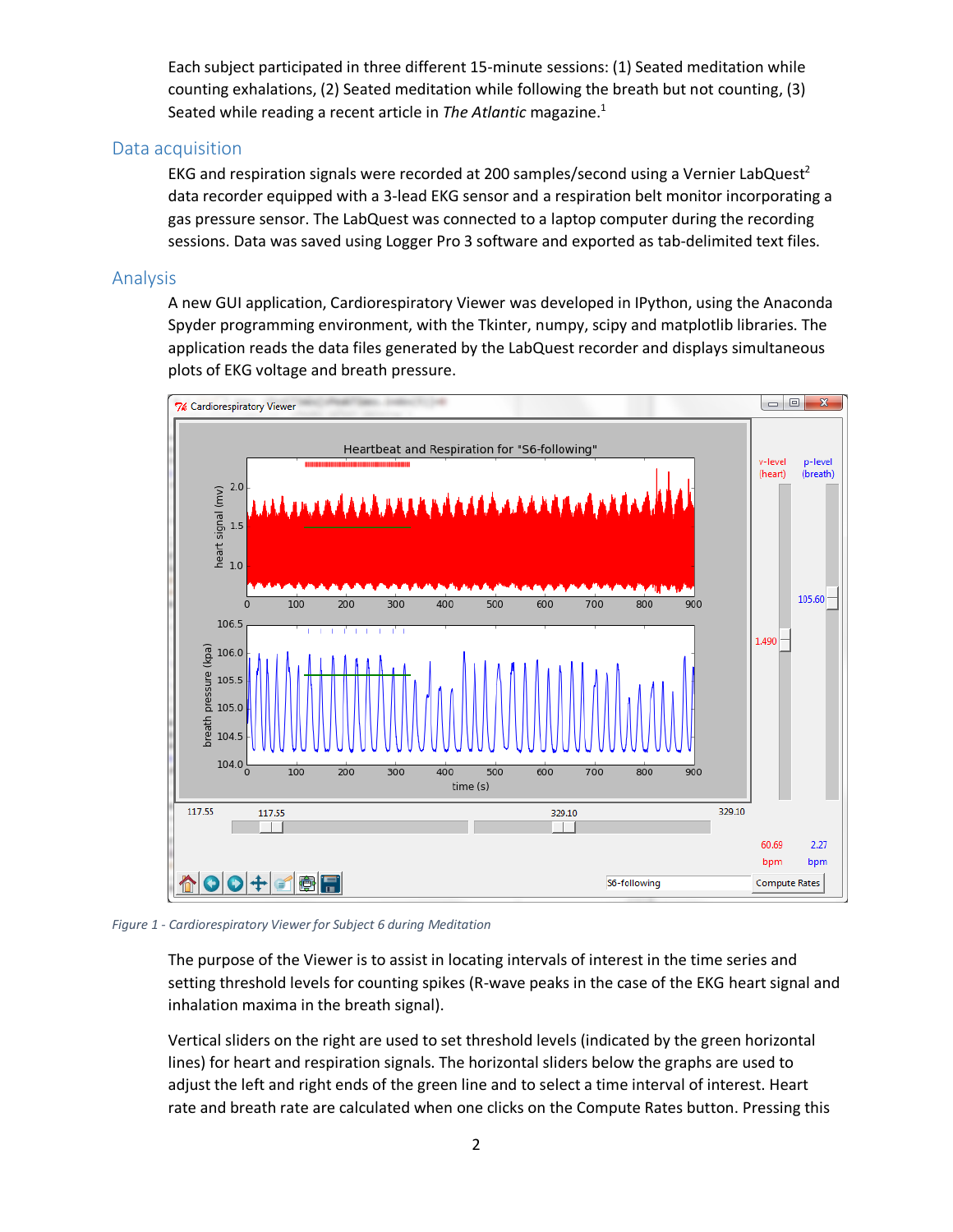

button invokes a function to identify peaks of the heart (R spike voltage) and breath inhalation (gas pressure) signals and then computes rates for the indicated time interval.

#### *Figure 2 - Zoomed-in view of heartbeat and respiration graphs for Subject 6*

The navigation panel in the lower left corner can be used to zoom in on a region of interest. The image above shows the result of zooming in to a 20-second segment of this 15-minute recording. Red tick marks indicate peaks found in the EKG of the upper plot and blue tick marks indicate peaks found in the respiration record in the lower plot. An FFT algorithm is used to filter out low frequency variations in the breath signal and smooth the curve.

#### Results

#### Breathing and heart rate during meditation

For all eight subjects, breath rate was significantly slower during meditation than during reading. Breath rate showed no apparent difference between the two meditation conditions: counting the breath vs. following the breath. Heart rate did not differ significantly among the two meditation conditions and non-meditative reading.

The synchronization of breath and heartbeat has not yet been analyzed in detail, but given that the Cardiorespiratory Viewer is now working, it should be relatively easy to start doing a quantitative analysis of synchronization. The first step is to understand the algorithms that have been published and settle on an operational definition of synchronization.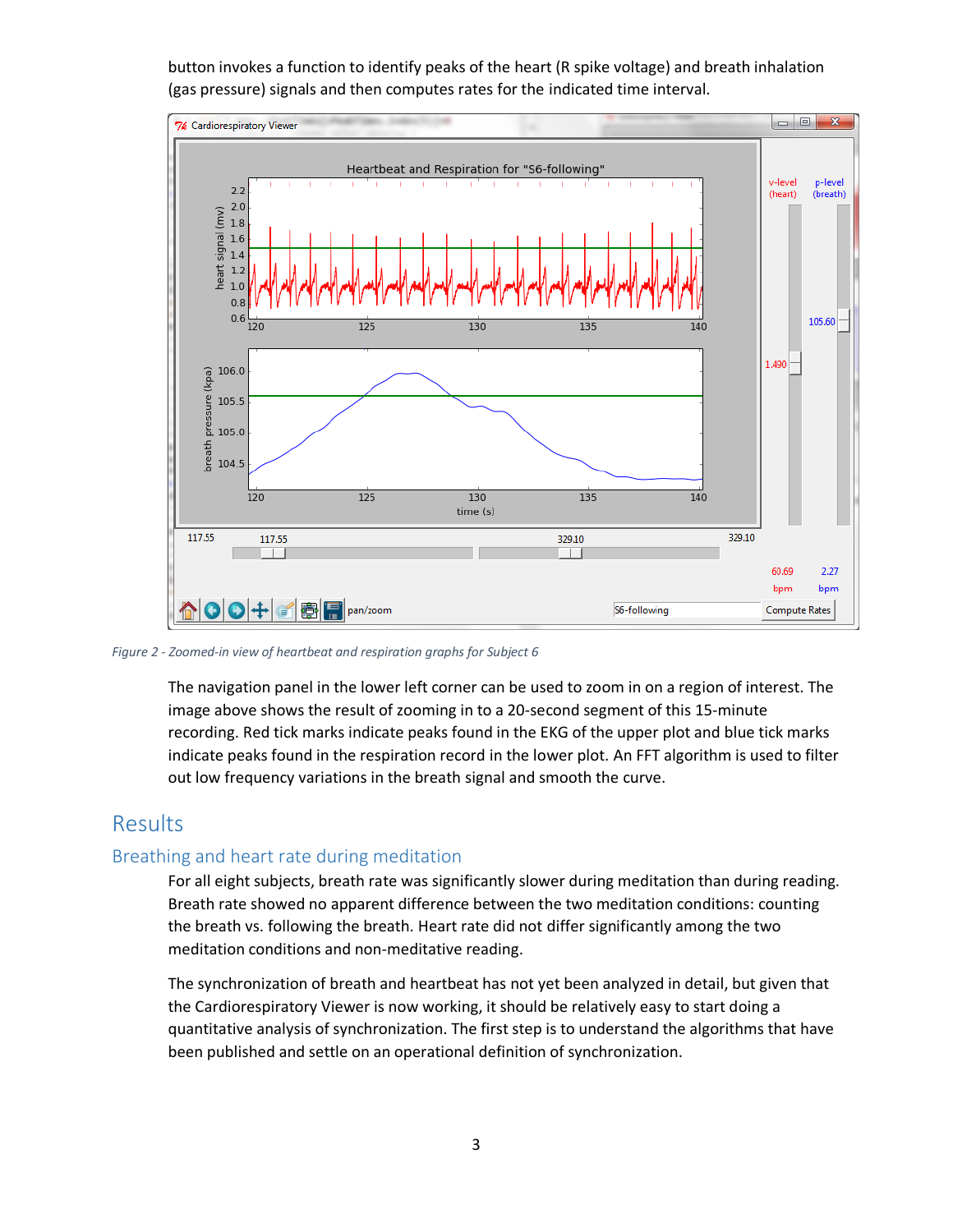

*Figure 3 - Heart rate among eight subjects under three different condition. Rates were not significantly different during counting, following the breath or reading.*



*Figure 4 - Breathing rate among eight subjects under three different conditions. Rates during reading were typically double or greater compared to meditation.*



*Figure 5 - Lifetime meditation experience of subjects. Vertical scale is logarithmic. Subjects S1, S6 and S5 each had over 5,000 hours of experience.*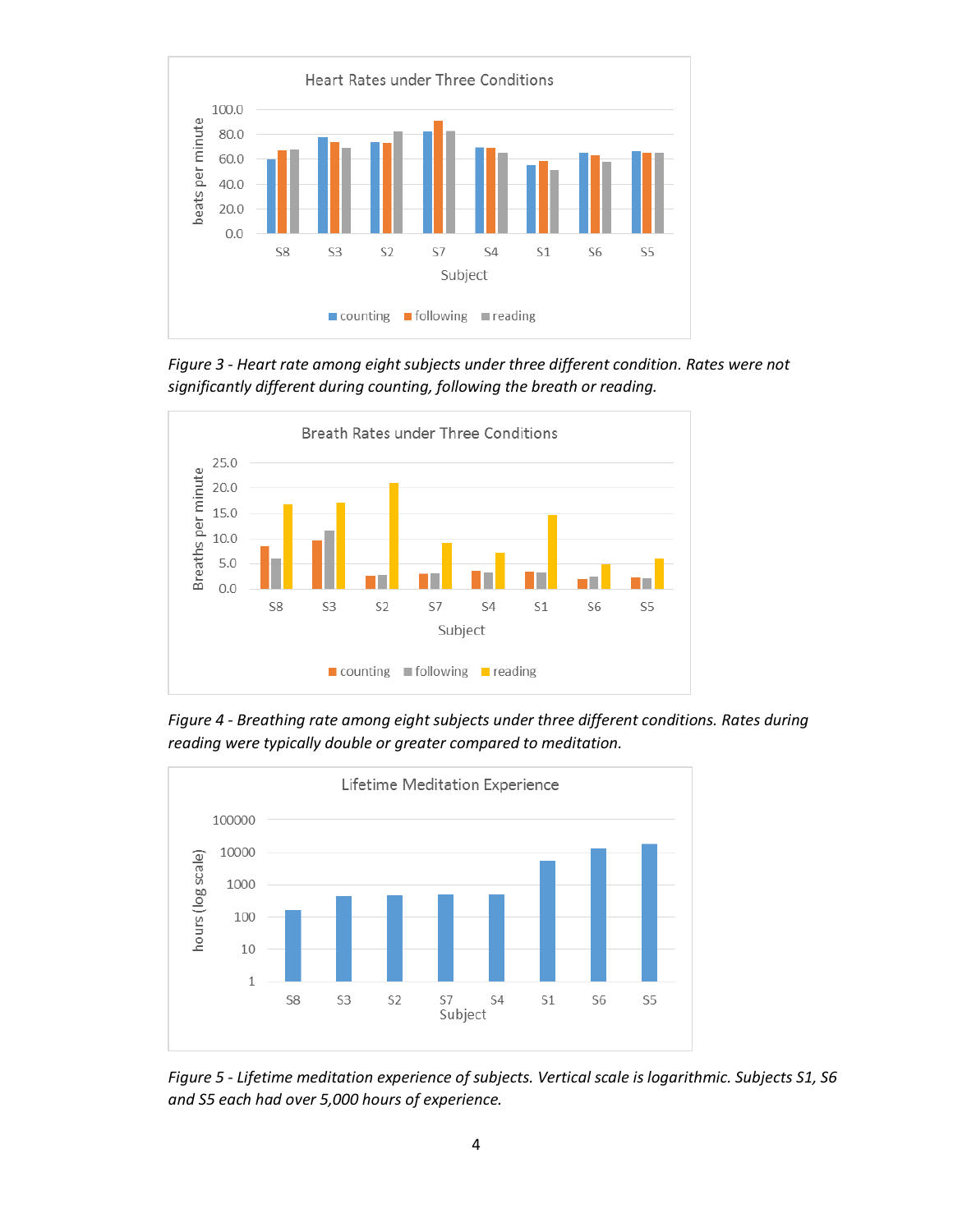#### Heart amplitude increases during exhalation

One striking observation was that during meditation sessions the amplitude of the R-peak in the heart signal grows steadily during the exhalation, diminishes during inhalation and grows again during the next exhalation. The graphs below compare two subjects over roughly 100s intervals.



*Figure 6 - Heartbeat and respiration for Subject 8, a relatively inexperienced meditator. Heart rate is 66.4 beats/min; breath rate is 5.8 breaths/min.*



*Figure 7 = Heartbeat and respiration for a highly trained meditator. Heart rate is 63.8 beats/min; breath rate is 2.8 breaths/min.*